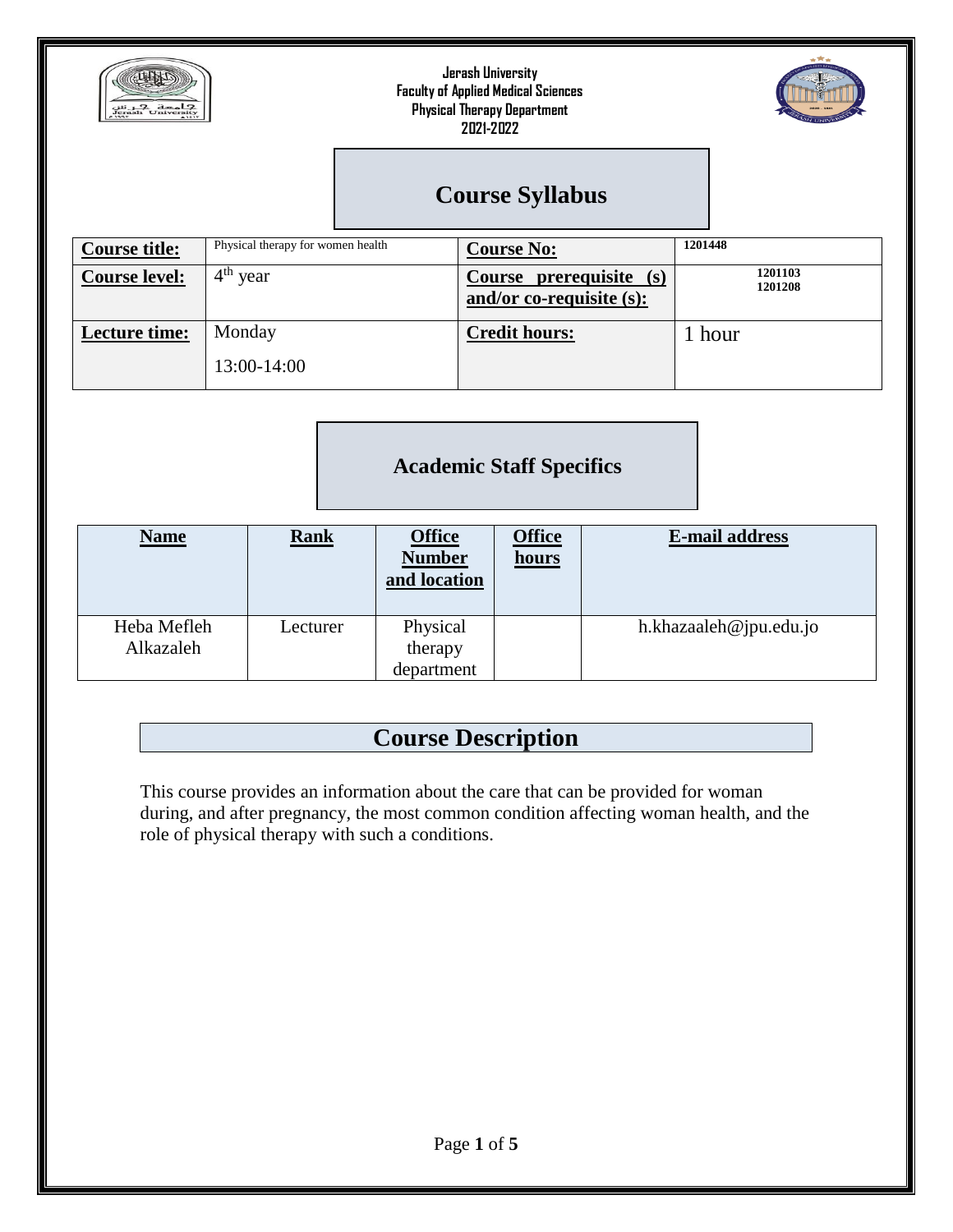



## **Course Objectives**

This course emphasizes on understanding of the most common condition affecting woman, the causes, and how to be managed. The course describes the care that could be provided for woman during different stages such as pregnancy, anti-natal care, labor & intra natal care

# **Learning Outcome**

**Knowledge and understanding, by the end of this course, students should be able to:**

- 1. Recognize the organs of female reproductive system and their functions..
- 2. Recognize the stages of female life such as puberty, menstruation, and pregnancy.
- 3. Describe what can be provided for woman during pregnancy, antinatal and intra natal care.
- 4. Explain the the most common conditions affecting woman health.
- 5. Describe themanagement tat can be provided for woman to deal with these conditions.

#### **Cognitive skills (thinking and analysis):**

Interactive learning by participating the student into the lectures content.

#### **Communication skills (personal and academic):**

Review concept at office hours

#### **Practical and subject specific skills (Transferable Skills**):.

Doing homework and simple reports.

# **Course Outline and Time schedule**

Page **2** of **5**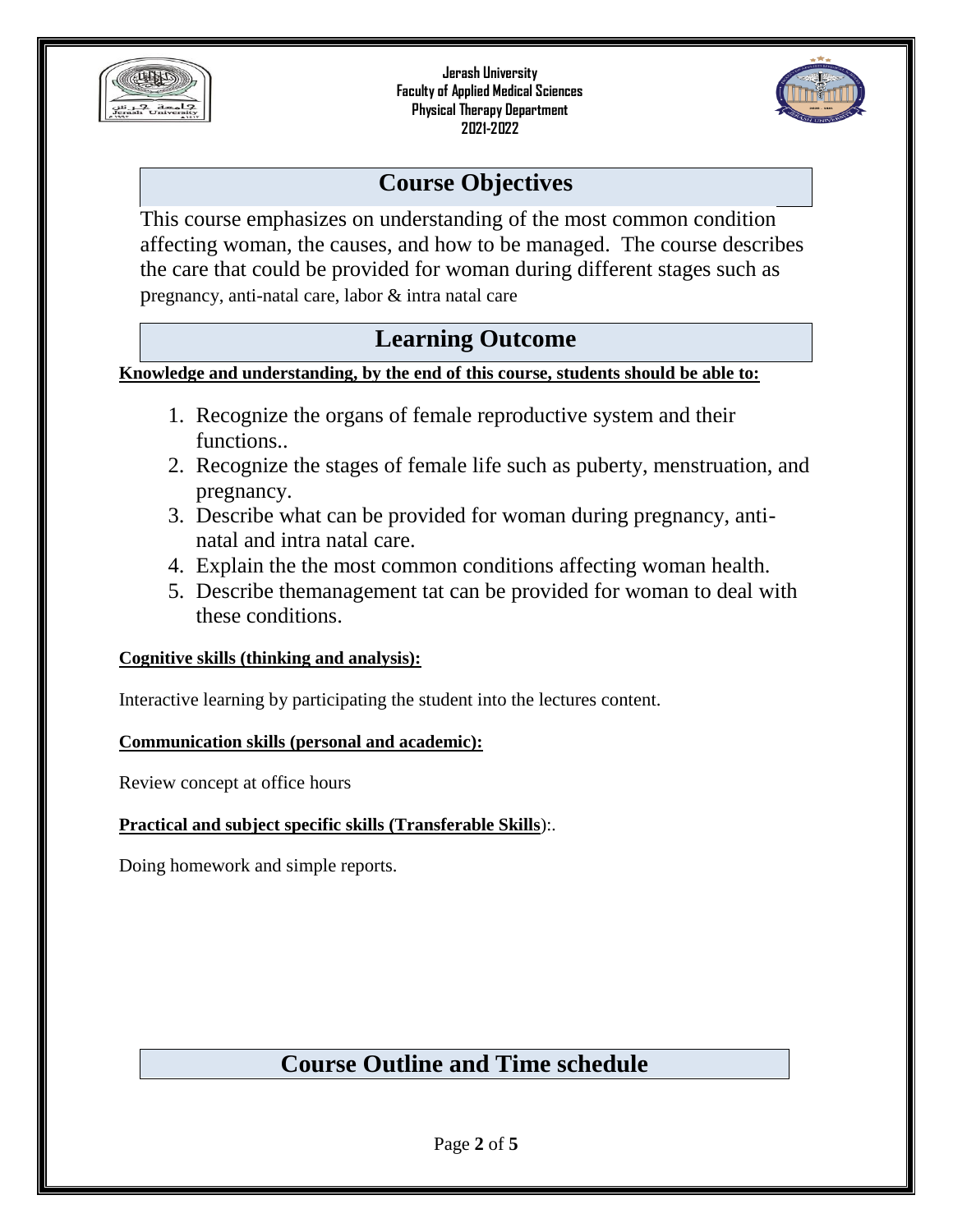



| <b>Week</b>                       | <b>Topics</b>                                    |  |
|-----------------------------------|--------------------------------------------------|--|
| <b>First week</b>                 | Anatomy of pelvis and female reproductive system |  |
| $2nd$ week                        | Puberty, menstruation & dysmenorrheal            |  |
| $3rd$ week                        | Pregnancy & Anti natal care                      |  |
| $4th$ week                        | Pregnancy & Anti natal care                      |  |
| $5th$ week                        | Labour & intra natal care                        |  |
| $6th$ week                        | Labour & intra natal care                        |  |
| $\overline{7}$ <sup>th</sup> week | Puerperium & post-natal care                     |  |
| $8th$ week                        | <b>Caesarian Section</b>                         |  |
| $\overline{9^{th}}$ week          | <b>Stress Urinary incontinence</b>               |  |
| $\overline{10^{th}}$ week         | Hysterectomy                                     |  |
| $11th$ week                       | Uterine prolapse                                 |  |
| $12^{th}$ week                    | Polycystic ovarian syndrome                      |  |
| $13th$ week                       | Retroversion of uterus                           |  |

# **Presentation methods and techniques**

#### **Methods of teaching varied according to the type of text, student and situation. The following techniques are usually used:**

- Lectures
- Cooperative learning.
- $\div$  Discussion.
- Learning by activities.
- Connecting students with different sources of information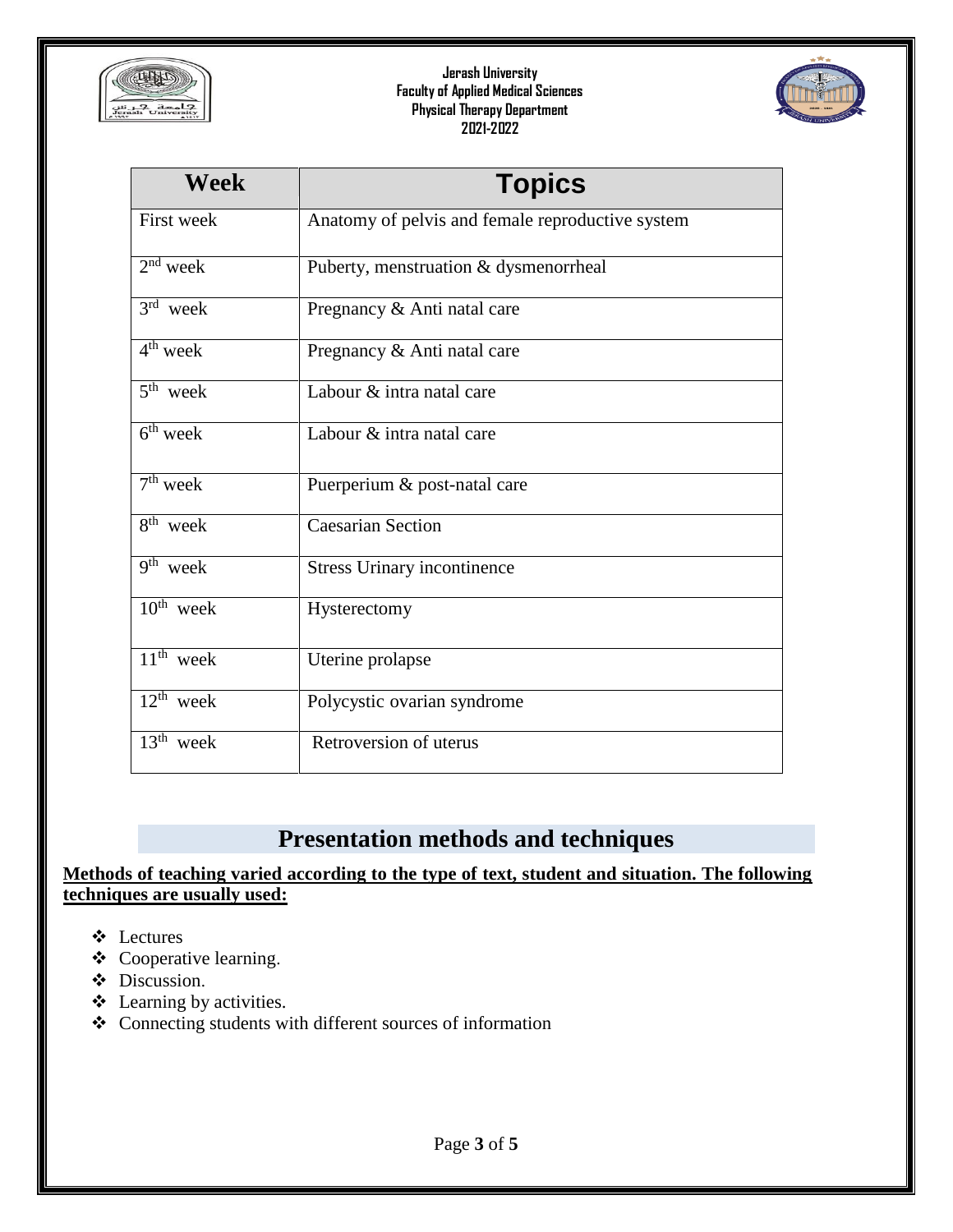



# Sources of information and Instructional Aids

- Computer … power point …etc.
- **❖** Transparencies
- Distance learning
- Library sources

# **Assessment Strategy and its tools**

The assigned syllabus is assessed and evaluated through: feedback and the skills that are acquired by the students

#### **The tools:**

- 1- Diagnostic tests to identify the students' level and areas of weakness
- 2- Formal (stage) evaluation
- a) Mid-term exam
- b) Class Participation
- c) Activity file
- d) Final exam

### **Tool & Evaluation**

The following table clarifies the organization of the assessment schedule:

| <b>Test</b>                | Grade |
|----------------------------|-------|
| Mid-term Exam              |       |
| Activities & Participation |       |
| Final Exam                 |       |
| Total                      |       |

## **Activities and Instructional Assignment**

Page **4** of **5**